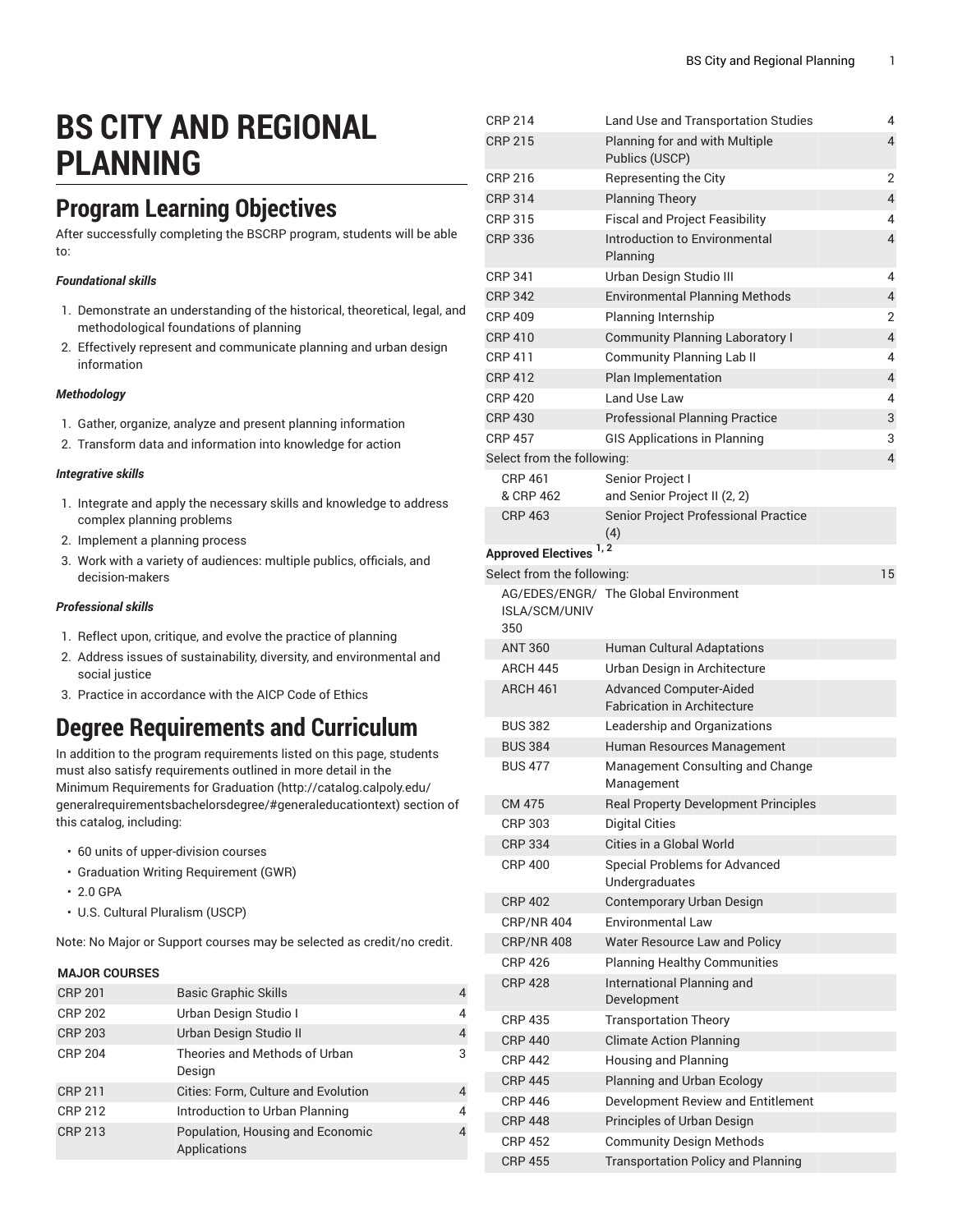| <b>CRP 456</b>   | Web Technologies for Planning                              | <b>POLS 310</b>                      | The Politics of Race, Class, Gender                            |                |
|------------------|------------------------------------------------------------|--------------------------------------|----------------------------------------------------------------|----------------|
| <b>CRP 458</b>   | Hazard Mitigation Planning &                               |                                      | and Sexuality                                                  |                |
|                  | <b>Resilient Design</b>                                    | <b>POLS 316</b>                      | <b>Political Participation</b>                                 |                |
| <b>CRP 470</b>   | <b>Selected Advanced Topics</b>                            | <b>POLS 325</b>                      | <b>Global Political Issues</b>                                 |                |
| <b>CRP 471</b>   | <b>Selected Advanced Laboratory</b>                        | <b>POLS 332</b>                      | <b>World Food Systems</b>                                      |                |
| <b>CRP 500</b>   | <b>Individual Study</b>                                    | <b>POLS 338</b>                      | <b>Critical Issues in American Politics</b>                    |                |
| <b>CRP 513</b>   | <b>Planning Research and Analysis</b>                      | <b>POLS 375</b>                      | <b>California Politics</b>                                     |                |
| <b>CRP 516</b>   | Demographic and Analytic Tools                             | <b>POLS 419</b>                      | Social Movements and Political                                 |                |
| <b>CRP 520</b>   | <b>Feasibility Studies</b>                                 |                                      | Protest                                                        |                |
| <b>CRP 525</b>   | Plan Implementation                                        | <b>POLS 451</b>                      | <b>Technology and Public Policy</b>                            |                |
| <b>CRP 545</b>   | Principles of Environmental Planning                       | <b>POLS 459</b>                      | The Politics of Poverty                                        |                |
| <b>ECON 303</b>  | Economics of Poverty, Discrimination                       | <b>POLS 471</b>                      | <b>Urban Politics</b>                                          |                |
|                  | and Immigration                                            | <b>POLS 515</b>                      | <b>Public Policy</b>                                           |                |
| <b>EDES 123</b>  | Principles of Environmental Design                         | <b>PSC 320</b>                       | Energy, Society and the Environment                            |                |
| <b>EDES 406</b>  | Sustainable Environments                                   | <b>PSY 302</b>                       | <b>Behavior in Organizations</b>                               |                |
| <b>EDES 408</b>  | Implementing Sustainable Principles                        | <b>PSY 304</b>                       | Intergroup Dialogues                                           |                |
| <b>EDES 410</b>  | Advanced Implementation of                                 | <b>PSY 311</b>                       | Environmental Psychology                                       |                |
|                  | Sustainable Principles                                     | <b>PSY 350</b>                       | <b>Teamwork</b>                                                |                |
| <b>ENGL 310</b>  | <b>Corporate Communication</b>                             | <b>PSY 352</b>                       | <b>Conflict Resolution: Violent and</b>                        |                |
| <b>ENGL 317</b>  | <b>Technical Editing</b>                                   |                                      | Nonviolent                                                     |                |
| <b>ENVE 323</b>  | Engineering for the Environment                            | <b>RPTA 450</b>                      | <b>Resource and Grant Development</b>                          |                |
| <b>ENVE 324</b>  | Introduction to Air Pollution                              | SOC 315                              | <b>Global Race and Ethnic Relations</b>                        |                |
| ERSC/GEOG 325    | <b>Climate and Humanity</b>                                | SOC 323                              | <b>Social Stratification</b>                                   |                |
| ERSC/GEOG 333    | Human Impact on the Earth                                  | <b>SOC 355</b>                       | <b>Quantitative Research Methods</b>                           |                |
| ERSC/GEOG 414    | <b>Global and Regional Climatology</b>                     | SOC 395                              | Sociology of Complex Organizations                             |                |
| GEOG 218         | Applications in GIS                                        | <b>STAT 313</b>                      | Applied Experimental Design and                                |                |
| <b>GEOG 308</b>  | <b>Global Geography</b>                                    |                                      | <b>Regression Models</b>                                       |                |
| <b>JOUR 312</b>  | <b>Public Relations</b>                                    | <b>STAT 321</b>                      | Probability and Statistics for                                 |                |
| <b>LA/NR 218</b> | Introduction to Geographic                                 |                                      | <b>Engineers and Scientists</b>                                |                |
|                  | Information Systems (GIS)                                  | <b>SUPPORT COURSES</b>               |                                                                |                |
| <b>LA/NR 317</b> | The World of Spatial Data and                              | <b>MATH 118</b>                      | Precalculus Algebra (B4) <sup>3</sup>                          | 4              |
|                  | Geographic Information Technology                          | NR 306                               | Natural Resource Ecology and                                   | 4              |
| <b>NR306</b>     | Natural Resource Ecology and                               |                                      | <b>Habitat Management</b>                                      |                |
|                  | <b>Habitat Management</b>                                  | or BIO 263                           | Introductory Ecology and Evolution                             |                |
| <b>NR323</b>     | Human Dimensions in Natural<br><b>Resources Management</b> | or LA 220                            | Landscape Ecology: Concepts, Issues, and<br>Interrelationships |                |
| <b>NR326</b>     | Natural Resources Economics and                            | Select from the following:           |                                                                | $\overline{4}$ |
|                  | Valuation                                                  | <b>POLS 316</b>                      | <b>Political Participation</b>                                 |                |
| NR 416           | Environmental Impact Analysis and                          | <b>POLS 338</b>                      | <b>Critical Issues in American Politics</b>                    |                |
|                  | Management                                                 | <b>POLS 340</b>                      | <b>American Judicial Politics</b>                              |                |
| <b>NR425</b>     | Applied Resource Analysis and<br>Assessment                | <b>POLS 341</b>                      | American Constitutional Law                                    |                |
| NR 435           | <b>Environmental Policy Analysis</b>                       | <b>POLS 343</b>                      | Civil Rights in America                                        |                |
| <b>NR465</b>     | Senior Project - Ecosystem                                 | <b>POLS 349</b>                      | <b>Contemporary American Political</b>                         |                |
|                  | Management                                                 |                                      | Thought                                                        |                |
| <b>NR475</b>     | Senior Project - Forest Stewardship                        | <b>POLS 351</b>                      | Public Policy and Administration                               |                |
| <b>PHIL 333</b>  | <b>Political Philosophy</b>                                | <b>POLS 375</b>                      | California Politics                                            |                |
| <b>PHIL 334</b>  | Philosophy of Law                                          | <b>POLS 471</b>                      | <b>Urban Politics</b>                                          |                |
| <b>PHIL 335</b>  | <b>Social Ethics</b>                                       | <b>STAT 217</b>                      | Introduction to Statistical Concepts                           | 4              |
| <b>PHIL 336</b>  | Feminist Ethics, Gender, Sexuality                         |                                      | and Methods (GE Electives) <sup>3</sup>                        |                |
|                  | and Society                                                | or STAT 218                          | Applied Statistics for the Life Sciences                       |                |
| <b>PHIL 337</b>  | <b>Business Ethics</b>                                     | <b>GENERAL EDUCATION (GE)</b>        |                                                                |                |
| <b>PHIL 340</b>  | <b>Environmental Ethics</b>                                | (See GE program requirements below.) |                                                                | 64             |
| <b>PHIL 350</b>  | Aesthetics                                                 | <b>FREE ELECTIVES</b>                |                                                                |                |
|                  |                                                            |                                      |                                                                |                |